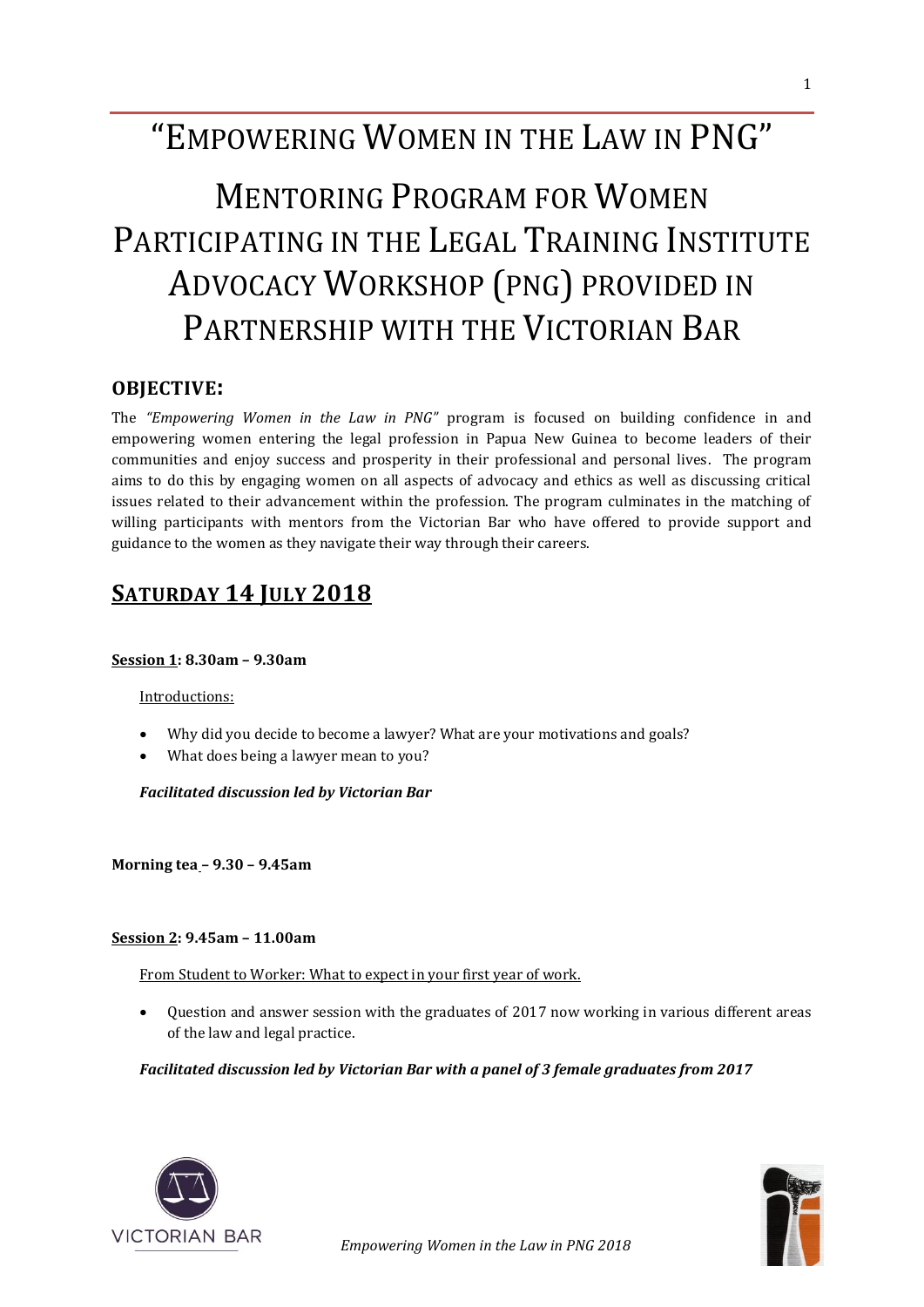#### **Session 3: 11.00am-11.30am**

#### Equality in the workplace

• Existing gender equality and social inclusion law and policies in PNG

#### *Short talk by LTI Representative and/or Victorian Bar followed by facilitated discussion.*

#### **Session 4: 11.30am to 12.00pm**

#### Fostering Relationships

- Fostering relationships between senior and junior lawyers
- How to foster a good relationship with Judges and courts
- Relationships with peers/opposing lawyers
- The role of men and women trainees and lawyers in supporting one another
- Maintaining self-esteem and emotional independence

#### *Facilitated discussion led by Victorian Bar with a panel of 3 female graduates from 2017.*

#### **Lunch – 12.00pm – 12.45pm**

#### **Session 5: 12.45pm-1.45pm**

#### Managing Practice, Family and Other Lifestyle Factors

- The burdens of leadership
- Work/Life balance and maintaining family connections.
- Factors affecting lawyers at work: stressors, feeling isolated, exhaustion, drugs and alcohol.
- Supporting your family, friends and colleagues.
- Where to go to find support for yourself.

#### *Facilitated discussion led by Victorian Bar Representative on behalf of the Victorian Bar Health and Wellbeing Committee.*

**Afternoon Tea: 1.45pm – 2.00pm**





2